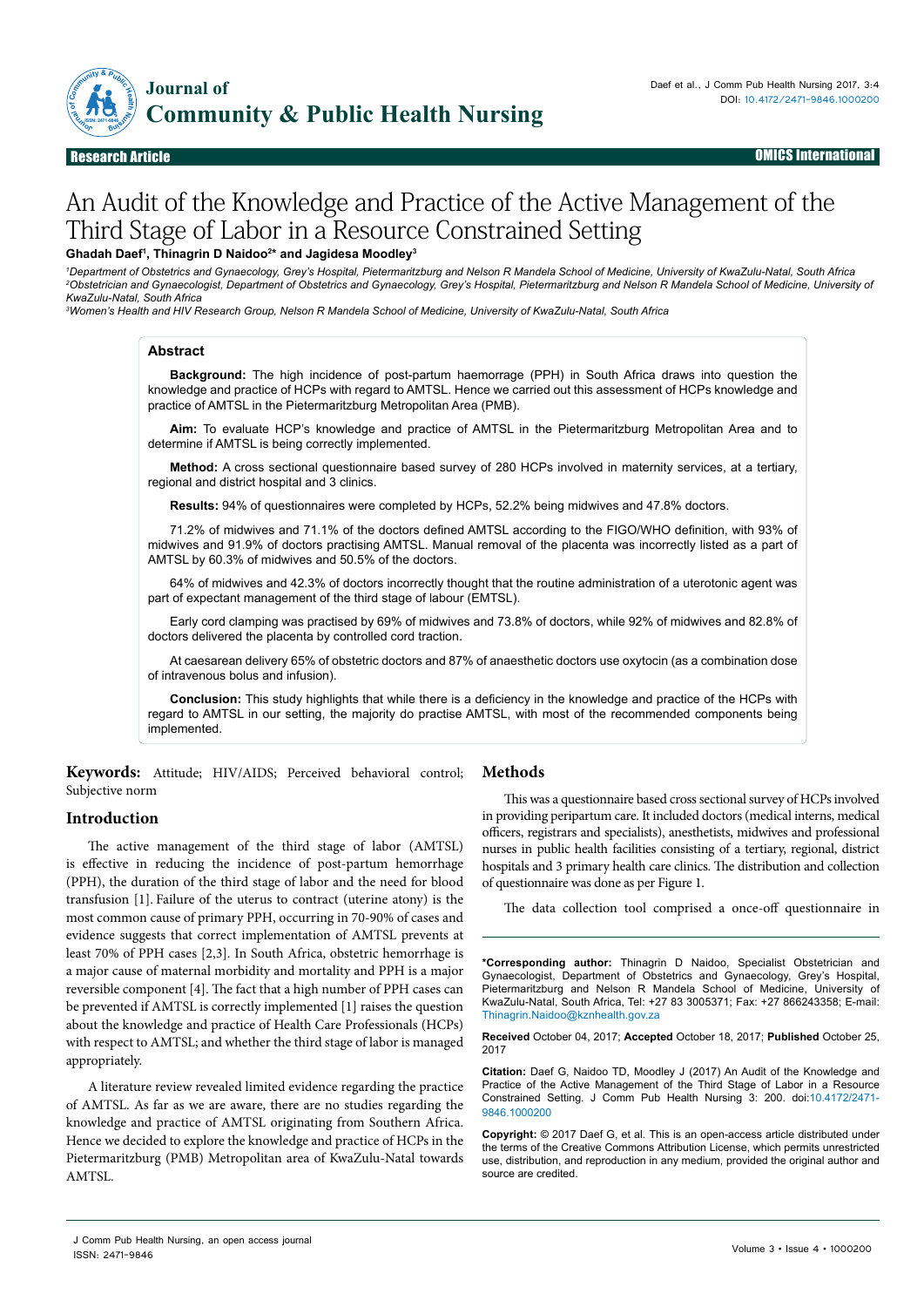**Citation:** Daef G, Naidoo TD, Moodley J (2017) An Audit of the Knowledge and Practice of the Active Management of the Third Stage of Labor in a Resource Constrained Setting. J Comm Pub Health Nursing 3: 200. doi:10.4172/2471-9846.1000200

## Page 2 of 8



which HCPs were asked to answer questions regarding AMTSL. Participants were recruited at academic meetings and during working hours. The questionnaire took about 10 min to complete and included demographic data with regard to their professional category and number of years of experience in obstetric care and the facility.

Regulatory permission including ethical and institutional permission (BE 029/14) was obtained.

The data was analyzed using SPSS version 21 and frequency tables and bar graphs were used to summarize data. Cross tabulations and Chi-square tests of association were used to investigate association between various variables. An  $\alpha$ =0.05 was statistically significant.

# **Results**

Of the 300 distributed questionnaires, 280 were complete and analysed.

Table 1 presents the distribution of the study participants according the level of healthcare facility, years of experience and professional category.

The majority of the participants were basic midwives (23.6%), from the regional hospital (38.6%) and had only 0 to 3 years of experience  $(39.6\%)$ .

37% of professional nurses had 4 to 8 years of experience, while 40.9% of basic midwives and 37.5% of advanced midwives had 4 to 8

| Proportion of participants per level of health care  |     |      |
|------------------------------------------------------|-----|------|
| Community Health center                              | 45  | 16.1 |
| <b>District Hospital</b>                             | 48  | 17.1 |
| Regional Hospital                                    | 108 | 38.6 |
| <b>Tertiary Hospital</b>                             | 79  | 28.2 |
| Proportion of participants per level of experience   |     |      |
| $0-3$ years                                          | 111 | 39.6 |
| 4-8 years                                            | 80  | 28.6 |
| 9-12 years                                           | 37  | 13.2 |
| >12 years                                            | 52  | 18.6 |
| Proportion of participants per professional category |     |      |
| Professional nurses                                  | 40  | 14.3 |
| <b>Basic midwives</b>                                | 66  | 23.6 |
| Advanced midwives                                    | 40  | 14.3 |
| <b>O&amp;G Medical Interns</b>                       | 45  | 16   |
| O&G COSMO <sub>s</sub> *                             | 17  | 6.1  |
| <b>O&amp;G Registrars</b>                            | 16  | 5.7  |
| O&G MOs                                              | 23  | 8.2  |
| Anesthetics doctors                                  | 23  | 8.2  |
| Obstetricians                                        | 10  | 3.6  |

\*Community Service Medical Officer, O&G: Obstetrics and Gynaecology; MOs: Medical Officers

**Table 1:** Participants per level of care, professional experience and category.

**N %**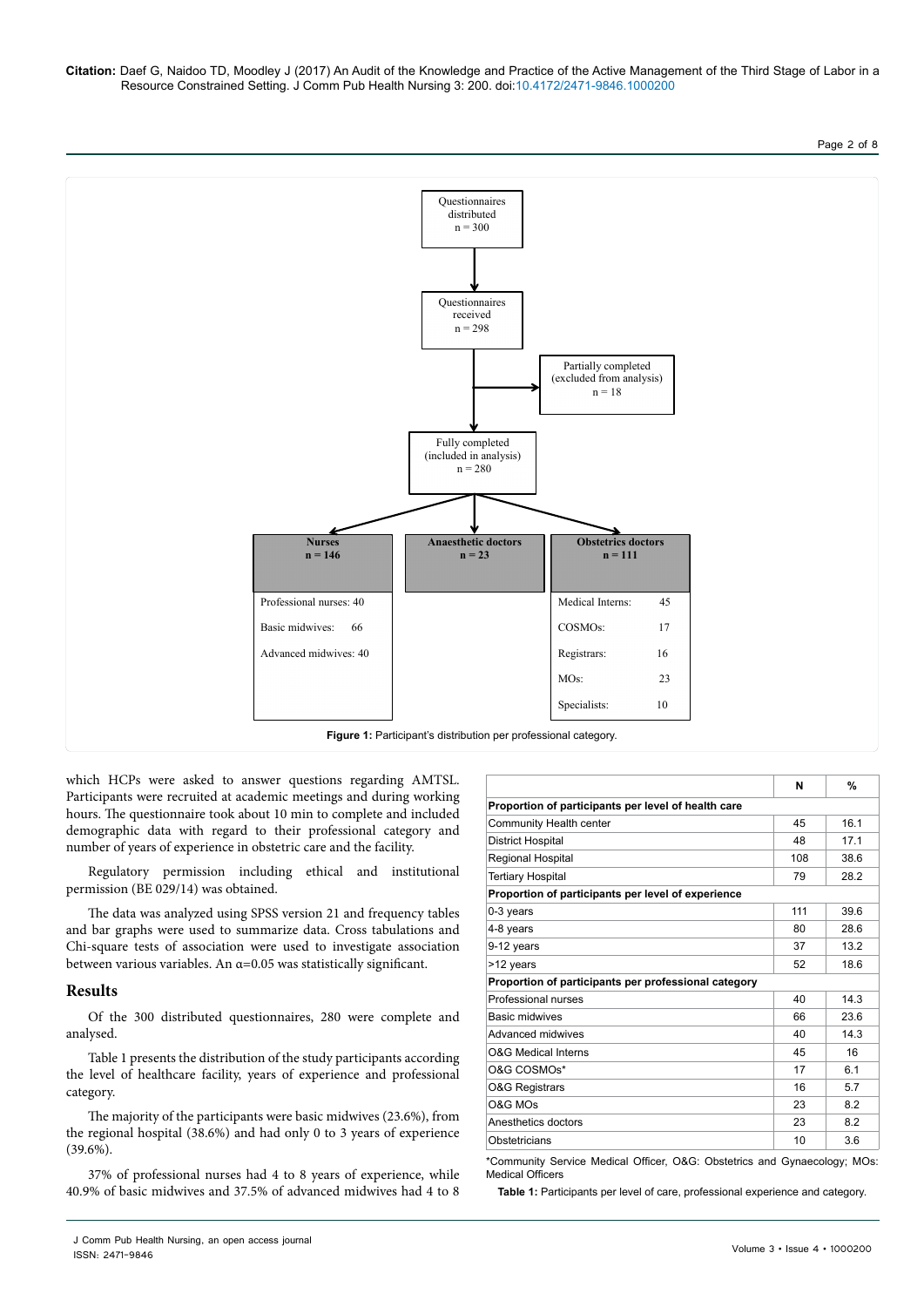years and more than 12 years of experience, respectively. There was a statistically significant association between the number of years of experience and the professional nursing category  $(^{2}=15.2; p=0.02)$ .

## **Knowledge of HCPs**

83.6% of nurses and 82.9% of doctors defined the third stage of labour (TSL) correctly. The findings pertaining to the knowledge of HCPs with regard to prolonged TSL, the definition and components of AMTSL and EMTSL, eligibility for AMTSL and early vs late cord clamping are summarized in Tables 2 and 3. There was a statistically significant association between doctors' category and eligibility for AMTSL  $(\chi^2=13.6; p=0.03)$ . Also between the nursing category and eligibility for AMTSL ( $\chi^2$ =6.3; p=0.04).

There was a statistically significant association between the definition of prolonged TSL and nursing category ( $\chi^2$ =16; p=0.01), also between doctors' category and definition of prolonged TSL  $(\chi^2=31.6;$  $p=0.03$ ).

#### **Healthcare professional's practice**

91.8% of doctors and 92.2% of nurses manage the TSL actively and the majority of HCPs practiced early cord clamping (69.8% of midwives and 73.8% of doctors). Other practices with regard to AMTSL, EMTSL, clamping of the cord, placental delivery and the type and timing of administration of prophylactic uterotonic agents are presented in Table 4.

The association between the frequency of delivering the placenta by controlled cord traction and the nursing category was statistically significant  $(^{2}=13.8; p=0.03)$ .

Also, a statistically significant association between doctors category and the timing of administration of utero-tonic drugs ( $\chi^2$ =30.3; p=0.04) and a statistically significant association between timing of cord clamping during caesarean section and doctors' category ( $\chi^2$ =30.8; p=0.03) was found.

The association between the mode of administration of utero-tonic drugs and doctors' category was statistically significant as well ( $\chi^2$ =22.9;  $p=0.03$ ).

#### **Doctor's practice during caesarean delivery**

93.6% of doctors deliver the placenta by controlled cord traction and 56.8% of them clamp the cord within 20 s of the delivery of the baby. 65% use oxytocin as a combination dose of an intravenous bolus and infusion. A bolus dose of 2-3IU after delivery of baby and cord clamping and infusion dose of 17-20IU is usually used. 49.5% of obstetric doctors and 60.9% of anaesthetic doctors administered prophylactic uterotonic drugs after delivery of the baby and cord clamping (Table 5).

23 doctors working in the anaesthetics department were enrolled in the study. The number of years of experience varied widely, with 60.9% having 0 to 3 years of experience, 13% had 4 to 8 years of experience,

|                                                                                                      | <b>Nurses</b>                   |                                   |                                      |                | <b>Doctors</b>                        |          |                             |                       |                            |                         |
|------------------------------------------------------------------------------------------------------|---------------------------------|-----------------------------------|--------------------------------------|----------------|---------------------------------------|----------|-----------------------------|-----------------------|----------------------------|-------------------------|
|                                                                                                      | Professional<br>nurses<br>n (%) | <b>Basic</b><br>midwives<br>n (%) | <b>Advanced</b><br>midwives<br>n (%) | Total<br>n (%) | <b>Medical</b><br>internes<br>$n$ (%) | $n$ (%)  | Cosmos Registrar<br>$n$ (%) | <b>MOs</b><br>$n$ (%) | <b>Specialist</b><br>n (%) | <b>Total</b><br>$n$ (%) |
| How do you define the third stage of labor?                                                          |                                 |                                   |                                      |                |                                       |          |                             |                       |                            |                         |
| Full dilatation to baby's birth                                                                      | 2(5.0)                          | 5(7.6)                            | 3(7.5)                               | 10(6.8)        | 4(8.9)                                | 3(17.6)  | 0(0.0)                      | 3(13)                 | 0(0.0)                     | 10(9.0)                 |
| Full dilatation to placenta expulsion                                                                | 2(5.0)                          | 4(6.1)                            | 6(15.0)                              | 12(8.2)        | 3(6.7)                                | 4(23.5)  | 2(12.5)                     | 0(0.0)                | 0(0.0)                     | 9(8.1)                  |
| Baby delivery to cord clamping                                                                       | 2(5.0)                          | 0(0.0)                            | 0(0.0)                               | 2(1.4)         | 0(0.0)                                | 0(0.0)   | 0(0.0)                      | 0(0.0)                | 0(0.0)                     | 0(0.0)                  |
| Baby delivery to placenta expulsion                                                                  | 34 (85.0)                       | 57 (86.4)                         | 31(77.5)                             | 122 (83.6)     | 38 (84.4)                             | 10(58.8) | 14 (78.5)                   | 20 (87)               | 10 (100)                   | 92 (82.9)               |
| Total                                                                                                | 40 (100)                        | 66 (100)                          | 40 (100)                             | 146 (100)      | 45 (100)                              | 17 (100) | 16 (100)                    | 23 (100)              | 10 (100)                   | 111 (100)               |
| How do you define prolonged third stage of labor?                                                    |                                 |                                   |                                      |                |                                       |          |                             |                       |                            |                         |
| >30 min with AMTSL                                                                                   | 23(57.5)                        | 35(53.0)                          | 14(35.0)                             | 72 (49.3)      | 30(66.7)                              | 6(35.3)  | 8(50)                       | 5(21.8)               | 5(50.0)                    | 54 (48.6)               |
| >60 min with AMTSL                                                                                   | 13 (32.5)                       | 12(18.2)                          | 14(35.0)                             | 39 (26.7)      | 11(24.4)                              | 6(35.3)  | 5(3.2)                      | 7(30.4)               | 4(40.0)                    | 33(29.7)                |
| >30 min with EMTSL                                                                                   | 3(7.5)                          | 10(15.2)                          | 2(5.0)                               | 15(10.3)       | 2(4.4)                                | 4(23.5)  | 2(12.0)                     | 6(26.0)               | 1(10.0)                    | 15(13.5)                |
| >60 min with EMTSL                                                                                   | 1(2.5)                          | 9(13.6)                           | 10(25.0)                             | 20(13.7)       | 2(4.4)                                | 1(5.9)   | 1(6.2)                      | 5(21.8)               | 0(0.0)                     | 9(8.1)                  |
| Total                                                                                                | 40 (100)                        | 66 (100)                          | 40 (100)                             | 146 (100)      | 45 (100)                              | 17 (100) | 16 (100)                    | 23 (100)              | 10 (100)                   | 111 (100)               |
| What are the components of active management of third stage of labor?                                |                                 |                                   |                                      |                |                                       |          |                             |                       |                            |                         |
| Oxytocin, early cord clamping and cutting and<br>controlled cord traction                            | 16 (40.0)                       | 15(22.7)                          | 11(27.5)                             | 42 (28.8)      | 12 (26.7)                             | 3(17.6)  | 7(43.8)                     | 6(26.0)               | 4(40.0)                    | 32(28.8)                |
| Oxytocin, controlled cord traction and uterine<br>massage                                            | 11(27.5)                        | 35(53.0)                          | 8(20.0)                              | 54 (37.0)      | 17 (37.8)                             | 6(35.3)  | 6(37.5)                     | 8(35.0)               | 3(30.0)                    | 40 (36.0)               |
| Oxytocin, delayed cord clamping/cutting,<br>controlled cord traction, and uterine massage            | 13(32.5)                        | 16(24.2)                          | 21(52.5)                             | 50(34.2)       | 16(35.6)                              | 8(47.1)  | 3(18.7)                     | 9(39.0)               | 3(30.0)                    | 39(35.1)                |
| Total                                                                                                | 40 (100)                        | 66 (100)                          | 40 (100)                             | 146 (100)      | 45 (100)                              | 17 (100) | 16 (100)                    | 23 (100)              | 10 (100)                   | 111 (100)               |
| What are the components of expectant management of third stage of labor?                             |                                 |                                   |                                      |                |                                       |          |                             |                       |                            |                         |
| No routine oxytocin, no cord clamping till pulsations<br>stop, placenta delivered by mother's effort | 19 (47.5)                       | 42 (63.6)                         | 17(42.5)                             | 78 (53.4)      | 28(62.2)                              | 10(58.8) | 7(43.7)                     | 12(52.2)              | 7(70.0)                    | 64 (57.7)               |
| Oxytocin, delayed cord clamping till pulse stops,<br>placenta delivered by mother's effort           | 21(52.5)                        | 24 (36.4)                         | 23(57.5)                             | 68 (46.6)      | 17(37.8)                              | 7(41.2)  | 9(56.3)                     | 11(47.8)              | 3(30.0)                    | 47 (42.3)               |
| Total                                                                                                | 40 (100)                        | 66 (100)                          | 40 (100)                             | 146 (100)      | 45 (100)                              | 17 (100) | 16 (100)                    | 23 (100)              | 10(100)                    | 111 (100)               |
| What types of patients are eligible for active management of third stage of labor?                   |                                 |                                   |                                      |                |                                       |          |                             |                       |                            |                         |
| All patients                                                                                         | 38 (95.0)                       | 63 (95.5)                         | 33 (82.5)                            | 134 (91.8)     | 40 (88.9)                             | 14(82.4) | 10(62.5)                    | 13(56.5)              | 8(80.0)                    | 85 (76.6)               |
| Only patients at risk of PPH                                                                         | 2(5.0)                          | 3(4.5)                            | 7(17.5)                              | 12(8.2)        | 5(11.1)                               | 3(17.6)  | 6(37.5)                     | 10(43.5)              | 2(20.0)                    | 26 (23.4)               |
| Total                                                                                                | 40 (100)                        | 66 (100)                          | 40 (100)                             | 146 (100)      | 45 (100)                              | 17 (100) | 16 (100)                    | 23 (100)              | 10 (100)                   | 111 (100)               |

**Table 2:** Definition TSL, prolonged TSL, AMTSL, EMTSL, eligibility for AMTSL.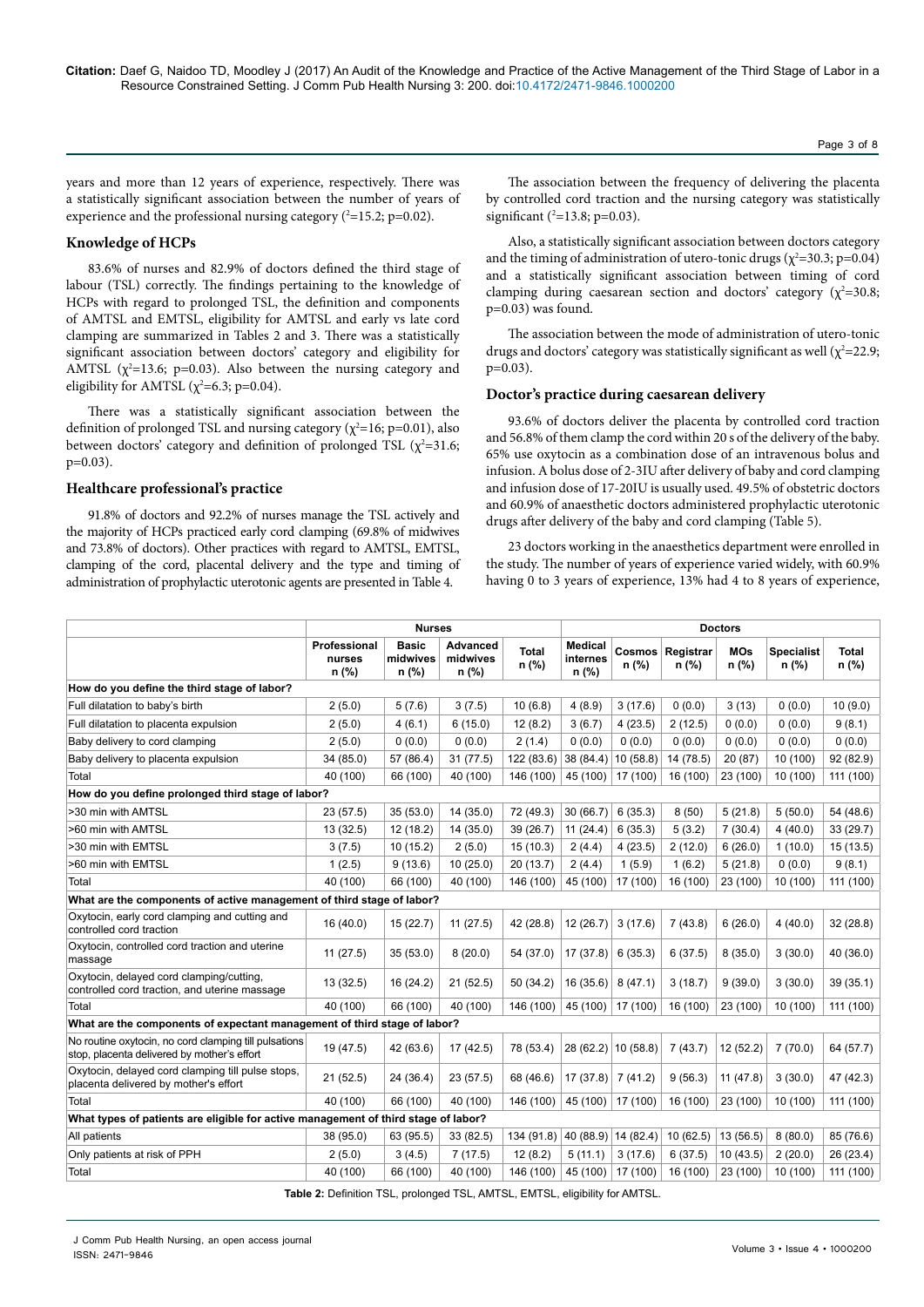# Page 4 of 8

|                                                             | <b>Nurses</b>                            |                                   |                                 |                |                                       |                        |                    | <b>Doctors</b>        |                              |                       |
|-------------------------------------------------------------|------------------------------------------|-----------------------------------|---------------------------------|----------------|---------------------------------------|------------------------|--------------------|-----------------------|------------------------------|-----------------------|
|                                                             | Professional<br><b>Nurses</b><br>$n$ (%) | <b>Basic</b><br>midwives<br>n (%) | Advanced<br>midwives<br>$n$ (%) | Total<br>n (%) | <b>Medical</b><br>internes<br>$n$ (%) | <b>Cosmos</b><br>n (%) | Registrar<br>n (%) | <b>MOs</b><br>$n$ (%) | <b>Specialist</b><br>$n$ (%) | <b>Total</b><br>n (%) |
| How do you define early cord clamping?                      |                                          |                                   |                                 |                |                                       |                        |                    |                       |                              |                       |
| Within 20 s                                                 | 29 (72.5)                                | 53 (80.3)                         | 36(90.0)                        | 118 (80.8)     | 27(60.0)                              | 11(64.7)               | 8(50)              | 15(65.2)              | 4(40.0)                      | 65 (58.6)             |
| Within 30 s                                                 | 7(17.5)                                  | 6(9.1)                            | 0(0.0)                          | 13(8.9)        | 13 (28.9)                             | 6(35.3)                | 3(18.7)            | 5(21.8)               | 4(40.0)                      | 31 (27.9)             |
| Within 1 min                                                | 4(10.0)                                  | 7(10.6)                           | 4(10.0)                         | 15(10.3)       | 5(11.1)                               | 0(0.0)                 | 5(31.3)            | 3(13)                 | 2(20.0)                      | 15(13.5)              |
| Total                                                       | 40 (100)                                 | 66 (100)                          | 40 (100)                        | 146 (100)      | 45 (100)                              | 17 (100)               | 16 (100)           | 23 (100)              | 10 (100)                     | 111 (100)             |
| How do you define late cord clamping?                       |                                          |                                   |                                 |                |                                       |                        |                    |                       |                              |                       |
| After 30 s                                                  | 12(30.0)                                 | 14 (21.2)                         | 8(20.0)                         | 34(23.3)       | 9(20.0)                               | 4(23.5)                | 3(18.8)            | 6(26.1)               | 3(30.0)                      | 25(22.5)              |
| After 1 min                                                 | 6(15.0)                                  | 17(25.8)                          | 6(15.0)                         | 29 (19.9)      | 17 (37.8)                             | 6(35.3)                | 5(31.2)            | 10(43.5)              | 1(10.0)                      | 39(35.1)              |
| After 3 min                                                 | 13(32.5)                                 | 15(22.7)                          | 18(45.0)                        | 46 (31.5)      | 10(22.2)                              | 2(11.8)                | 3(18.8)            | 2(8.7)                | 2(20.0)                      | 19 (17.1)             |
| After cessation of pulsation                                | 9(22.5)                                  | 20(30.3)                          | 8(20.0)                         | 37(25.3)       | 9(20.0)                               | 5(29.4)                | 5(31.2)            | 5(21.7)               | 4(40.0)                      | 28 (25.2)             |
| Total                                                       | 40 (100)                                 | 66 (100)                          | 40 (100)                        | 146 (100)      | 45 (100)                              | 17 (100)               | 16 (100)           | 23 (100)              | 10 (100)                     | 111 (100)             |
| Is bimanual compression of the uterus a component of AMTSL? |                                          |                                   |                                 |                |                                       |                        |                    |                       |                              |                       |
| Yes                                                         | 25(62.5)                                 | 47 (71.2)                         | 26 (65.0)                       | 98 (67.1)      | 16 (35.6)                             | 8(47.1)                | 8(50)              | 12 (52.2)             | 2(20.0)                      | 46 (41.4)             |
| No                                                          | 15 (37.5)                                | 19 (28.8)                         | 14(35.0)                        | 48 (32.9)      | 29 (64.4)                             | 9(52.9)                | 8(50)              | 11(47.8)              | 8(80.0)                      | 65 (58.6)             |
| Total                                                       | 40 (100)                                 | 66 (100)                          | 40 (100)                        | 146 (100)      | 45 (100)                              | 17 (100)               | 16 (100)           | 23 (100)              | 10 (100)                     | 111 (100)             |
| Is manual removal of placenta a component of AMTSL?         |                                          |                                   |                                 |                |                                       |                        |                    |                       |                              |                       |
| Yes                                                         | 17(42.5)                                 | 37(56.1)                          | 34(85.0)                        | 88 (60.3)      | 27(60.0)                              | 10(58.8)               | 5(31.3)            | 9(39.1)               | 5(50.0)                      | 56 (50.5)             |
| No                                                          | 23(57.5)                                 | 29 (43.9)                         | 6(15.0)                         | 58 (39.7)      | 18 (40.0)                             | 7(41.2)                | 11(68.7)           | 14 (60.9)             | 5(50.0)                      | 55 (49.5)             |
| Total                                                       | 40 (100)                                 | 66 (100)                          | 40 (100)                        | 146 (100)      | 45 (100)                              | 17 (100)               | 16 (100)           | 23 (100)              | 10 (100)                     | 111 (100)             |
| Is blood transfusion a component of AMTSL?                  |                                          |                                   |                                 |                |                                       |                        |                    |                       |                              |                       |
| Yes                                                         | 7(17.5)                                  | 11(16.7)                          | 1(2.5)                          | 19 (13.0)      | 5(11.1)                               | 3(17.6)                | 0(0.0)             | 1(4.3)                | 0(0.0)                       | 9(8.1)                |
| No                                                          | 33 (82.5)                                | 55 (83.3)                         | 39 (97.5)                       | 127 (87.0)     | 40 (88.9)                             | 14 (82.4)              | 16 (100)           | 22(95.7)              | 10 (100)                     | 102 (91.9)            |
| Total                                                       | 40 (100)                                 | 66 (100)                          | 40 (100)                        | 146 (100)      | 45 (100)                              | 17 (100)               | 16 (100)           | 23 (100)              | 10 (100)                     | 111 (100)             |

**Table 3:** Definition of early and late cord clamping, components of AMTSL.

13% had 9 to 12 years of experience and 13% had more than 12 years of experience.

87% reported administering a combination of a bolus and an infusion dose of utero-tonic drugs. Only13% reported using a bolus dose alone. Of those doctors who combine a bolus and an infusion dose of oxytocin, 45% always used a secondary IV line for the administration of oxytocin, while 35% never used a secondary IV line. The remaining 20% use a secondary line sometimes. Table 6 gives details of the oxytocin dose administered by the anaesthetics doctors.

## **Discussion**

The international federation of gynaecologists and obstetricians (FIGO), the international confederation of midwives (ICM) and world health organization (WHO) recommend the routine use of AMTSL for all vaginal births in health facilities [5,6]. Our study revealed that the majority of HCPs practice AMTSL and believe that the intervention is indicated for all patients, not only those who are at risk of having PPH. These findings are similar to that of other studies: Farrar et al. [7] in 2010 found that 93% of obstetricians and 73% of midwives report "always or usually" using AMTSL, while Bombastic et al. [8] in 2010 found that 78% of obstetricians "always or usually" use AMTSL.

## **With regard to HCP's knowledge**

Our study highlighted a deficiency in the basic knowledge of the majority of HCPs with regard to TSL, AMTSL and EMTSL. Approximately one sixth of doctors and midwives incorrectly defined the TSL. Furthermore interventions such as bimanual compression of the uterus and manual removal of the placenta were incorrectly considered as a part of AMTSL. These findings are similar to a Nigerian survey of HCP's knowledge with regard to AMTSL, which showed bimanual compression of the uterus (37.7%) and manual removal of the placenta (24.7%) to be incorrectly considered as components of AMTSL [9].

The definition and the components of AMTSL are varied despite its well documented beneficial effects, this was evident in the participant's responses, where most HCPs followed the FIGO/ICM protocol: (administration of prophylactic uterotonics within 1 min after the baby's birth, controlled cord traction for placental delivery and uterine massage after placental delivery - where no comment on cord clamping is advised) [5] and WHO protocol: (where late cord clamping at least 1-3 min is added to the recommended components by ICM/FIGO to accommodate the growing evidence suggesting beneficial effects of delayed cord clamping to the baby) [6]. A small proportion of HCPs followed the Cochrane/NICE guidelines which suggests early cord clamping [1,10]. The evidence also suggests no difference between early and late cord clamping on maternal outcomes [11]. With regard to the definition of early and late cord clamping: WHO defined early cord clamping as clamping within 1 min of delivery, while late cord clamping is defined as clamping the cord after 1 to 3 min. Our study showed that most of the midwives and doctors were able to define early cord clamping (58.6% for doctors and 80.8% of midwives define early cord clamping as clamping the cord within 20 s of delivery), but the definition of late cord clamping varied widely. These findings are similar to that of Bombastic et al. [8] but differ from that of Farrar et al. [7] who showed that most midwives and obstetricians define early cord clamping as occurring within 10 s and late cord clamping after cessation of cord pulsation.

## **When assessing the practice of AMTSL**

Our study found that the majority of HCPs always or usually manage the TSL actively; this is in keeping with other studies that assessed the practice of AMTSL [7,8].

J Comm Pub Health Nursing, an open access journal ISSN: 2471-9846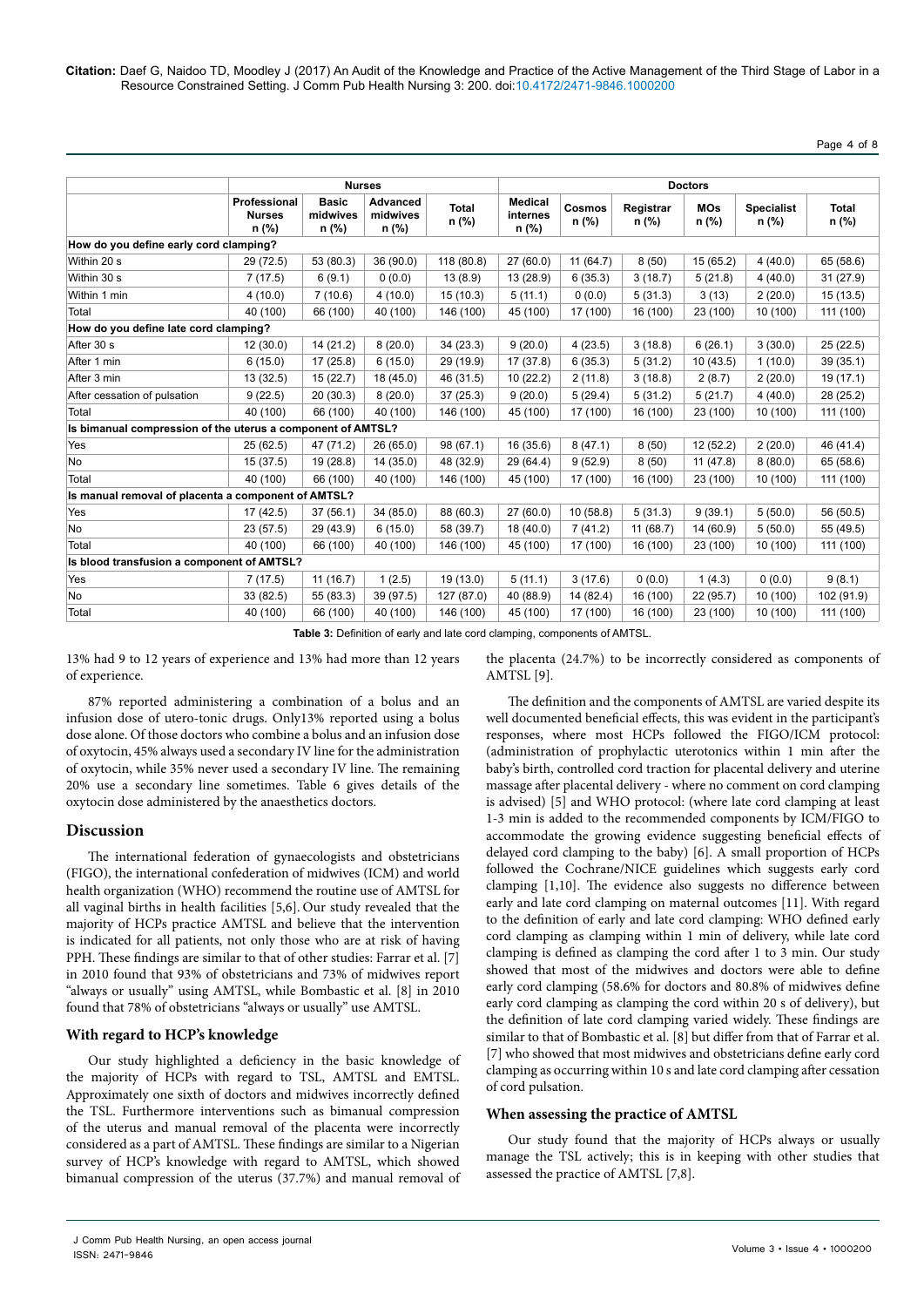# Page 5 of 8

|                                                                    | <b>Nurses</b>                          |                                   |                                      | <b>Doctors</b>        |                                     |                 |                    |                     |                            |                       |
|--------------------------------------------------------------------|----------------------------------------|-----------------------------------|--------------------------------------|-----------------------|-------------------------------------|-----------------|--------------------|---------------------|----------------------------|-----------------------|
|                                                                    | Professional<br><b>Nurses</b><br>n (%) | <b>Basic</b><br>midwives<br>n (%) | <b>Advanced</b><br>midwives<br>n (%) | <b>Total</b><br>n (%) | <b>Medical</b><br>internes<br>n (%) | Cosmos<br>n (%) | Registrar<br>n (%) | <b>MOs</b><br>n (%) | <b>Specialist</b><br>n (%) | <b>Total</b><br>n (%) |
| How often do you practice AMTSL?                                   |                                        |                                   |                                      |                       |                                     |                 |                    |                     |                            |                       |
| Always                                                             | 33 (82.5)                              | 49 (74.2)                         | 26 (65.0)                            | 108 (74.0)            | 25(55.6)                            | 9(52.9)         | 10(62.5)           | 13 (65.5)           | 8(80.0)                    | 65 (58.6)             |
| Usually                                                            | 4(10.0)                                | 11 (16.7)                         | 13 (32.5)                            | 28 (19.2)             | 17 (37.8)                           | 7(41.2)         | 3(18,75)           | 8(34.8)             | 2(20.0)                    | 37 (33.3)             |
| Sometimes                                                          | 2(5.0)                                 | 3(4.5)                            | 1(2.5)                               | 6(4.1)                | 3(6.7)                              | 1(5.9)          | 3(18.75)           | 2(8.7)              | 0(0.0)                     | 9(8.1)                |
| Rarely                                                             | 1(2.5)                                 | 3(4.5)                            | 0(0.0)                               | 4(2.7)                | 0(0.0)                              | 0(0.0)          | 0(0.0)             | 0(0.0)              | 0(0.0)                     | 0(0.0)                |
| Never                                                              | 0(0.0)                                 | 0(0.0)                            | 0(0.0)                               | 0(0.0)                | 0(0.0)                              | 0(0.0)          | 0(0.0)             | 0(0.0)              | 0(0.0)                     | 0(0.0)                |
| Total                                                              | 40 (100)                               | 66 (100)                          | 40 (100)                             | 146 (100)             | 45 (100)                            | 17 (100)        | 16 (100)           | 23 (100)            | 10 (100)                   | 111 (100)             |
| How often do you practice EMTSL?                                   |                                        |                                   |                                      |                       |                                     |                 |                    |                     |                            |                       |
| Always                                                             | 9(22.5)                                | 30 (45.5)                         | 17 (42.5)                            | 56 (38.4)             | 2(4.4)                              | 1(5.9)          | 1(6.2)             | 2(8.7)              | 1(10.0)                    | 7(6.3)                |
| Usually                                                            | 2(5.0)                                 | 3(4.5)                            | 1(2.5)                               | 6(4.1)                | 5(11.1)                             | 3(17.6)         | 4(25)              | 2(8.7)              | 0(0.0)                     | 14 (12.6)             |
| Sometimes                                                          | 9(22.5)                                | 6(9.1)                            | 3(7.5)                               | 18 (12.3)             | 4(8.9)                              | 3(17.6)         | 3(18.8)            | 9(39.1)             | 1(10.0)                    | 20(18.0)              |
| Rarely                                                             | 9(22.5)                                | 11 (16.7)                         | 6(15.0)                              | 26 (17.8)             | 18 (40.0)                           | 4(23.5)         | 1(6.2)             | 5(21.7)             | 2(20.0)                    | 30(27.0)              |
| Never                                                              | 11(27.5)                               | 16 (24.2)                         | 13(32.5)                             | 40 (27.4)             | 16 (35.6)                           | 6(35.3)         | 7(43.8)            | 5(21.7)             | 6(60.0)                    | 40 (36.0)             |
| Total                                                              | 40 (100)                               | 66 (100)                          | 40 (100)                             | 146 (100)             | 45 (100)                            | 17 100)         | 16 (100)           | 23 (100)            | 10 (100)                   | 111 (100)             |
| When do you clamp the cord after the delivery of the baby?         |                                        |                                   |                                      |                       |                                     |                 |                    |                     |                            |                       |
| Within 20 s                                                        | 19 (47.5)                              | 35 (53.0)                         | 11(27.5)                             | 65 (44.5)             | 20 (44.4)                           | 6(35.3)         | 3(18.8)            | 9(39.1)             | 1(10.0)                    | 39(35.1)              |
| 20 to 60 s                                                         | 12(30.0)                               | 14 (21.2)                         | 11(27.5)                             | 37 (25.3)             | 19 (42.2)                           | 4(23.5)         | 6(37.5)            | 9(39.1)             | 5(50.0)                    | 43 (38.7)             |
| $1-3$ min                                                          | 5(12.5)                                | 10(15.2)                          | 8(20.0)                              | 23(15.8)              | 3(6.7)                              | 1(5.9)          | 2(12.5)            | 2(8.7)              | 2(20.0)                    | 10(9.0)               |
| After pulsations cessation                                         | 4(10.0)                                | 7(10.6)                           | 10(25.0)                             | 21(14.4)              | 3(6.7)                              | 5(29.4)         | 5(31.2)            | 3(13)               | 2(20.0)                    | 18 (16.2)             |
| <b>Others</b>                                                      | 0(0.0)                                 | 0(0.0)                            | 0(0.0)                               | 0(0.0)                | 0(0.0)                              | 1(5.9)          | 0(0.0)             | 0(0.0)              | 0(0.0)                     | 1(0.9)                |
| Total                                                              | 40 (100)                               | 66 (100)                          | 40 (100)                             | 146 (100)             | 45 (100)                            | 17 (100)        | 16 (100)           | 23 (100)            | 10 (100)                   | 111 (100)             |
| How often do you deliver the placenta by controlled cord traction? |                                        |                                   |                                      |                       |                                     |                 |                    |                     |                            |                       |
| Always                                                             | 36 (90.0)                              | 53 (80.3)                         | 33 (82.5)                            | 122 (83.6)            | 27 (60.0)                           | 14 (82.4)       | 11(68.8)           | 11 (47.8)           | 6(60.0)                    | 69 (62.2)             |
| Usually                                                            | 2(5.0)                                 | 10(15.2)                          | 1(2.5)                               | 13(8.9)               | 18 (40.0)                           | 3(17.6)         | 4(25)              | 6(26.1)             | 3(30.0)                    | 34 (30.6)             |
| Sometimes                                                          | 1(2.5)                                 | 3(4.5)                            | 6(15.0)                              | 10(6.8)               | 0(0.0)                              | 0(0.0)          | 1(6.2)             | 5(21.8)             | 1(10.0)                    | 7(6.3)                |
| Never                                                              | 1(2.5)                                 | 0(0.0)                            | 0(0.0)                               | 1(0.7)                | 0(0.0)                              | 0(0.0)          | 0                  | 1(4.3)              | 0(0.0)                     | 1(0.9)                |
| Total                                                              | 40 (100)                               | 66 (100)                          | 40 (100)                             | 146 (100)             | 45 (100)                            | 17 (100)        | 16 (100)           | 23 (100)            | 10 (100)                   | 111 (100)             |
| What utero-tonic drugs do you use for AMTSL?                       |                                        |                                   |                                      |                       |                                     |                 |                    |                     |                            |                       |
| Oxytocin IV                                                        | 12(30.0)                               | 12 (18.2)                         | 14(35.0)                             | 38(26.0)              | 13 (28.9)                           | 11(64.7)        | 2(12.5)            | 8(34.8)             | 3(30.0)                    | 37 (33.3)             |
| Oxytocin IM                                                        | 19 (47.5)                              | 37(56.1)                          | 21(52.5)                             | 77 (52.7)             | 23(51.1)                            | 3(17.6)         | 11 (68.75)         | 10(43.5)            | 6(60.0)                    | 53 (47.7)             |
| Syntometrine IM                                                    | 5(12.5)                                | 9(13.6)                           | 3(7.5)                               | 17 (11.6)             | 7(15.6)                             | 0(0.0)          | 0(0.0)             | 2(8.7)              | 1(10.0)                    | 10(9.0)               |
| Misoprostol                                                        | 1(2.5)                                 | 0(0.0)                            | 0(0.0)                               | 1(0.7)                | 0(0.0)                              | 0(0.0)          | 0(0.0)             | 1(4.3)              | 0(0.0)                     | 1(0.9)                |
| Other or a combination                                             | 3(7.5)                                 | 8(12.1)                           | 2(5.0)                               | 13 (8.9)              | 2(4.4)                              | 3(17.6)         | 3(18.75)           | 2(8.7)              | 0(0.0)                     | 10(9.0)               |
| Total                                                              | 40 (100)                               | 66 (100)                          | 40 (100)                             | 146 (100)             | 45 (100)                            | 17 (100)        | 16 (100)           | 23 (100)            | 10 (100)                   | 111 (100)             |
| When do you administer utero-tonic drugs                           |                                        |                                   |                                      |                       |                                     |                 |                    |                     |                            |                       |
| With delivery of anterior<br>shoulder                              | 10(25.0)                               | 22 (33.3)                         | 16 (40.0)                            | 48 (32.9)             | 11 (24.4)                           | 5(29.4)         | 7(43.8)            | 8(34.8)             | 7(70.0)                    | 38 (34.2)             |
| With delivery of the baby                                          | 4(10.0)                                | 4(6.1)                            | 8(20.0)                              | 16(11.0)              | 3(6.7)                              | 1(5.9)          | 2(12.5)            | 1(4.3)              | 2(20.0)                    | 9(8.1)                |
| After delivery of the baby before<br>cord clamping                 | 5(12.5)                                | 9(13.6)                           | 7(17.5)                              | 21 (14.4)             | 4(8.9)                              | 1(5.9)          | 1(6,2)             | 4(17.4)             | 0(0.0)                     | 10(9.0)               |
| After delivery of the baby and<br>cord clamping                    | 21(52.5)                               | 31 (47.0)                         | 9(22.5)                              | 61(41.8)              | 27 (60.0)                           | 10 (58.8)       | 6(37.5)            | 10(43.5)            | 1(10.0)                    | 54 (48.6)             |
| Total                                                              | 40 (100)                               | 66 (100)                          | 40 (100)                             | 146 (100)             | 45 (100)                            | 17 (100)        | 16 (100)           | 23 (100)            | 10 (100)                   | 111 (100)             |

**Table 4:** HCPs practice of AMTSL, EMTSL, cord clamping, placental delivery and the use of utertonics.

This study showed that uterotonic agents are utilised by a large proportion of HCPs, including 46.6% of midwives and 42.3% of doctors, who incorrectly thought that the routine administration of uterotonic agent is a part of EMTSL.

Oxytocin was the uterotonic agent of choice for most HCPs and is mainly given after the delivery of the baby and cord clamping, this was in keeping with the findings of Bombastic et al. [8] and differ from Farrar et al. [7] who found in their study in 2010 that IM syntometrine was the most commonly administered uterotonic agent after the delivery of anterior shoulder.However, the preferred route of administration in our study was the IM route, as compared to the IV route in the study of Bombastic et al. [8]

It is well known that administration of the uterotonics is the most important component of AMTSL, it reduces PPH by about 50% if used alone [12]. It is possible that the shortcoming of our HCPs practice of AMTSL is either the dose (which was not assessed in our study), or the timing, or the route of oxytocin administration (recent data favours early versus slow IV) [13]. In South African health facilities oxytocin is the recommended uterotonic agent for the prevention of PPH (10 IU, IMI) after delivery of the baby [14,15]. Most low risk pregnancies are delivered in clinics and many labouring women may not have intravenous lines. This may contribute to the findings that most nurses used IMI oxytocin. Furthermore medical staff shortage and presence of only one attendant during the delivery might contribute to the late oxytocin administration (after the delivery of the baby and cord clamping).

J Comm Pub Health Nursing, an open access journal ISSN: 2471-9846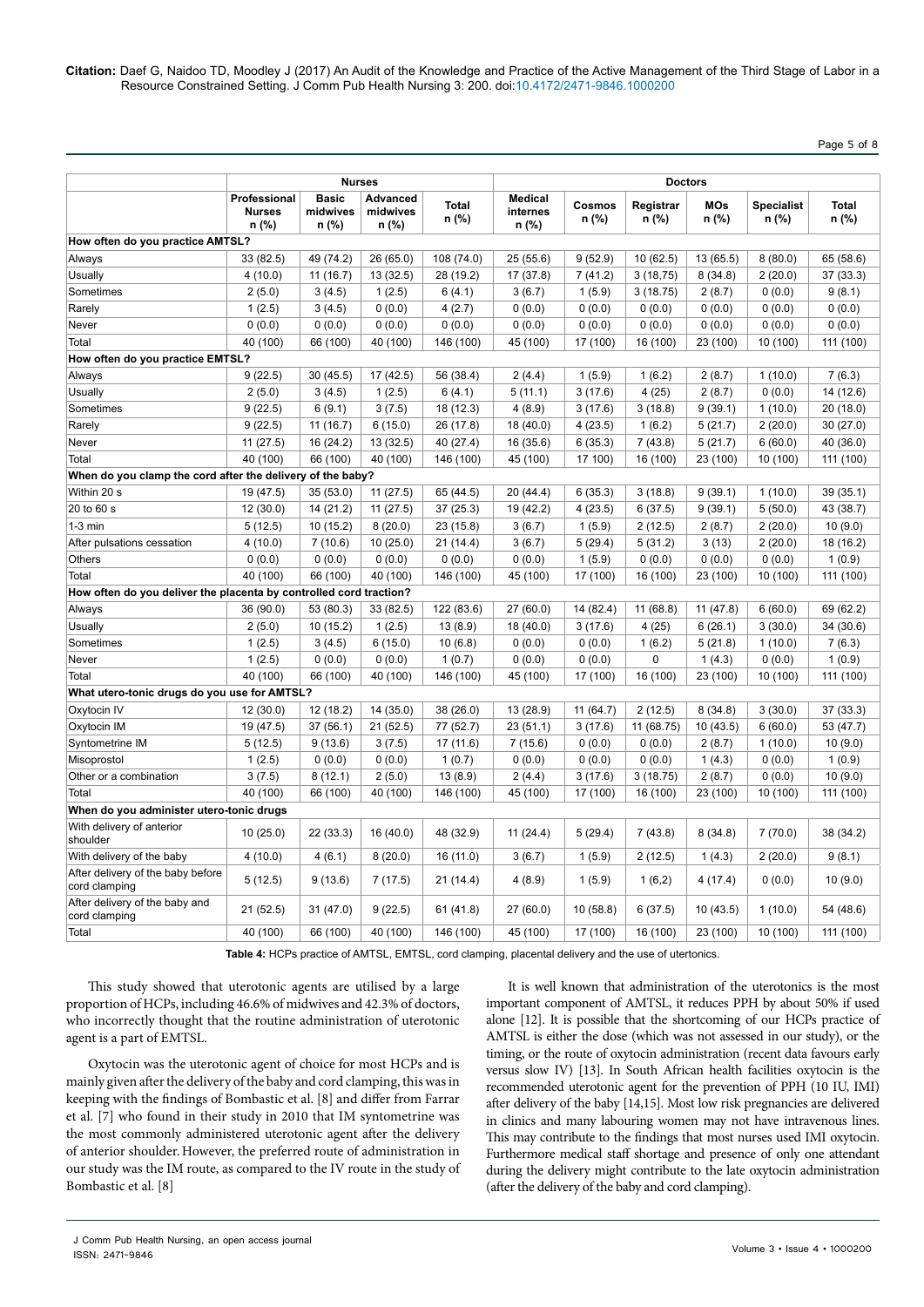Page 6 of 8

|                                                                                | <b>Medical internes</b><br>n (%) | <b>Cosmos</b><br>n (%) | <b>Registrars</b><br>n (%) | <b>MOs</b><br>n (%) | <b>Specialists</b><br>n (%) | <b>Total</b><br>n (%) |
|--------------------------------------------------------------------------------|----------------------------------|------------------------|----------------------------|---------------------|-----------------------------|-----------------------|
| Which methods do you deliver the placenta during caesarean section?            |                                  |                        |                            |                     |                             |                       |
| <b>Controlled Cord Traction</b>                                                | 39 (88.9)                        | 17 (100)               | 16 (100)                   | 22 (95.7)           | 9(90.0)                     | 103 (93.6)            |
| <b>Manual Removal</b>                                                          | 5(11.1)                          | 0(0.0)                 | 0(0.0)                     | 1(4.3)              | 1(10.0)                     | 7(6.4)                |
| Total*                                                                         | 45 (100)                         | 17 (100)               | 16 (100)                   | 23 (100)            | 10 (100)                    | 110 (100)             |
| When do you clamp the cord during caesarean section?                           |                                  |                        |                            |                     |                             |                       |
| Within 20 s                                                                    | 28 (62.2)                        | 14 (82.4)              | 5(31.2)                    | 12 (52.2)           | 4(40.0)                     | 63 (56.8)             |
| 20 to 60 s                                                                     | 14(31.1)                         | 3(17.6)                | 8(50)                      | 6(26.1)             | 5(50.0)                     | 36 (32.4)             |
| $1-3$ min                                                                      | 0(0.0)                           | 0(0.0)                 | 00(0.0)                    | 2(8.7)              | 1(10.0)                     | 3(2.7)                |
| After pulsations cessation                                                     | 3(6.7)                           | 0(0.0)                 | 3(18.8)                    | 3(13)               | 0(0.0)                      | 9(8.1)                |
| Total                                                                          | 45 (100)                         | 17 (100)               | 16 (100)                   | 23 (100)            | 10 (100)                    | 111 (100)             |
| When do you administer prophylactic uterotonic drugs during caesarean section? |                                  |                        |                            |                     |                             |                       |
| With delivery of anterior shoulder                                             | 7(15.6)                          | 4(23.5)                | 3(18.8)                    | 6(26.1)             | 4(40.0)                     | 24 (21.6)             |
| With delivery of the baby                                                      | 7(15.6)                          | 3(17.6)                | 2(12.5)                    | 5(21.8)             | 4(40.0)                     | 21 (18.9)             |
| After delivery of the baby but before cord<br>clamping                         | 5(11.1)                          | 1(5.9)                 | 2(12.5)                    | 3(13)               | 0(0.0)                      | 11 (9.9)              |
| After delivery of the baby and cord clamping                                   | 26 (57.8)                        | 9(52.9)                | 9(56.2)                    | 9(39.1)             | 2(20.0)                     | 55 (49.5)             |
| Total                                                                          | 45 (100)                         | 17 (100)               | 16 (100)                   | 23 (100)            | 10 (100)                    | 111 (100)             |
| Which uterotonic drugs do you use during caesarean section?                    |                                  |                        |                            |                     |                             |                       |
| Oxytocin IV                                                                    | 41 (91.1)                        | 17 (100)               | 15 (93.8)                  | 16 (69.6)           | 9(90.0)                     | 98 (88.3)             |
| Syntometrine IM                                                                | 3(6.7)                           | 0(0.0)                 | 0(0.0)                     | 2(8.7)              | 1(10.0)                     | 6(5.4)                |
| Ergometrine                                                                    | 0(0.0)                           | 0(0.0)                 | 0(0.0)                     | 1(4.3)              | 0(0.0)                      | 1(0.9)                |
| Misoprostol                                                                    | 0(0.0)                           | 0(0.0)                 | 0(0.0)                     | 1(4.3)              | 0(0.0)                      | 1(0.9)                |
| Other or a combination                                                         | 1(2.2)                           | 0(0.0)                 | 1(6.2)                     | 3(13)               | 0(0.0)                      | 5(4.5)                |
| Total                                                                          | 45 (100)                         | 17 (100)               | 16 (100)                   | 23 (100)            | 10 (100)                    | 111 (100)             |
| What mode of administration do you use for oxytocin during caesarean section?  |                                  |                        |                            |                     |                             |                       |
| <b>Bolus</b>                                                                   | 11(24.4)                         | 1(5.9)                 | 0(0.0)                     | 2(8.7)              | 2(20.0)                     | 16 (14.4)             |
| Infusion                                                                       | 15(33.3)                         | 1(5.9)                 | 1(6.2)                     | 4 (17.4)            | 1(10.0)                     | 22 (19.8)             |
| Combination                                                                    | 19 (42.2)                        | 15 88.2)               | 15 (93.8)                  | 17 (73.9)           | 7(70.0)                     | 73 (65.8)             |
| Total                                                                          | 45 (100)                         | 17 (100)               | 16 (100)                   | 23 (100)            | 10 (100)                    | 111 (100)             |
| What bolus dose of oxytocin do you administer during caesarean section?        |                                  |                        |                            |                     |                             |                       |
| $2-3$ IU                                                                       | 25 (55.6)                        | 11 (64.7)              | 10(62.5)                   | 9(39.1)             | 3(30.0)                     | 58 (52.3)             |
| 5-8 IU                                                                         | 0(0.0)                           | 2(11.8)                | 4(25)                      | 5(21.8)             | 4(40.0)                     | 15 (13.5)             |
| 10 IU                                                                          | 5(11.1)                          | 2(11.8)                | 0(0.0)                     | 4 (17.4)            | 1(10.0)                     | 12 (10.8)             |
| 20 IU                                                                          | 2(4.4)                           | 0(0.0)                 | 0(0.0)                     | 1(4.3)              | 0(0.0)                      | 3(2.7)                |
| Not applicable                                                                 | 13 (28.9)                        | 2(11.8)                | 2(12.5)                    | 4(17.4)             | 2(20.0)                     | 23 (20.7)             |
| Total                                                                          | 45 (100)                         | 17 (100)               | 16 (100)                   | 23 (100)            | 10 (100)                    | 111 (100)             |
| What infusion dose of oxytocin do you administer during caesarean section?     |                                  |                        |                            |                     |                             |                       |
| 8-12 IU                                                                        | 3(6.7)                           | 3(17.6)                | 0(0.0)                     | 3(13)               | 1(10.0)                     | 10(9.0)               |
| 17-20 IU                                                                       | 32(71.1)                         | 13 (76.5)              | 15 (93.8)                  | 17 (74)             | 7(70.0)                     | 84 (75.7)             |
| Not applicable                                                                 | 10 (22.2)                        | 1(5.9)                 | 1(6.2)                     | 3(13)               | 2(20.0)                     | 17 (15.3)             |
| Total                                                                          | 45 (100)                         | 17 (100)               | 16 (100)                   | 23 (100)            | 10 (100)                    | 111 (100)             |
| Do you use a secondary Intravenous administration giving set for oxytocin?     |                                  |                        |                            |                     |                             |                       |
| Yes                                                                            | 15(33.3)                         | 3(17.6)                | 6(37.5)                    | 9(39.1)             | 5(50.0)                     | 38 (34.2)             |
| No                                                                             | 17(37.8)                         | 11 (64.7)              | 7(43.8)                    | 10(43.5)            | 3(30.0)                     | 48 (43.2)             |
| Sometimes                                                                      | 1(2.2)                           | 2(11.8)                | 2(12.5)                    | 2(8.7)              | 0(0.0)                      | 7(6.3)                |
| Not applicable                                                                 | 12(26.7)                         | 1(5.9)                 | 1(6.2)                     | 2(8.7)              | 2(20.0)                     | 18 (16.2)             |
| Total                                                                          | 45 (100)                         | 17 (100)               | 16 (100)                   | 23 (100)            | 10 (100)                    | 111 (100)             |

**Table 5:** Obstetric doctors practice at caesarean section.

Our study showed that the majority of HCPs practice early cord clamping (within 1 min), the majority of midwives do so within 20 s, while the majority of doctors do so between 20 to 60 s. These finding are similar to those of Farrar et al. [7] and Bombastic et al. [8].

Our study highlighted a discrepancy between the knowledge and practice of AMTSL by our HCPs, where most of them followed the WHO definition of AMTSL (where delayed cord clamping is advised unless immediate resuscitation is needed), but they practice early cord clamping (as recommended by Cochrane/NICE guidelines). While this might not be beneficial to the new born, clamping the cord early theoretically reduces maternal blood loss and this may be the reason for our HCPs practice of early clamping.

The majority of our HCPs deliver the placenta by controlled cord traction, which is similar to the finding of Farrar et al. [7] but contrary to the findings of Bombastic et al. [8].

Recent evidence suggests little effect of controlled cord traction on the incidence of sever PPH, need for therapeutic uterotonics or blood transfusion [16], postpartum blood loss and duration of TSL when utertonic agents are used [17].

J Comm Pub Health Nursing, an open access journal ISSN: 2471-9846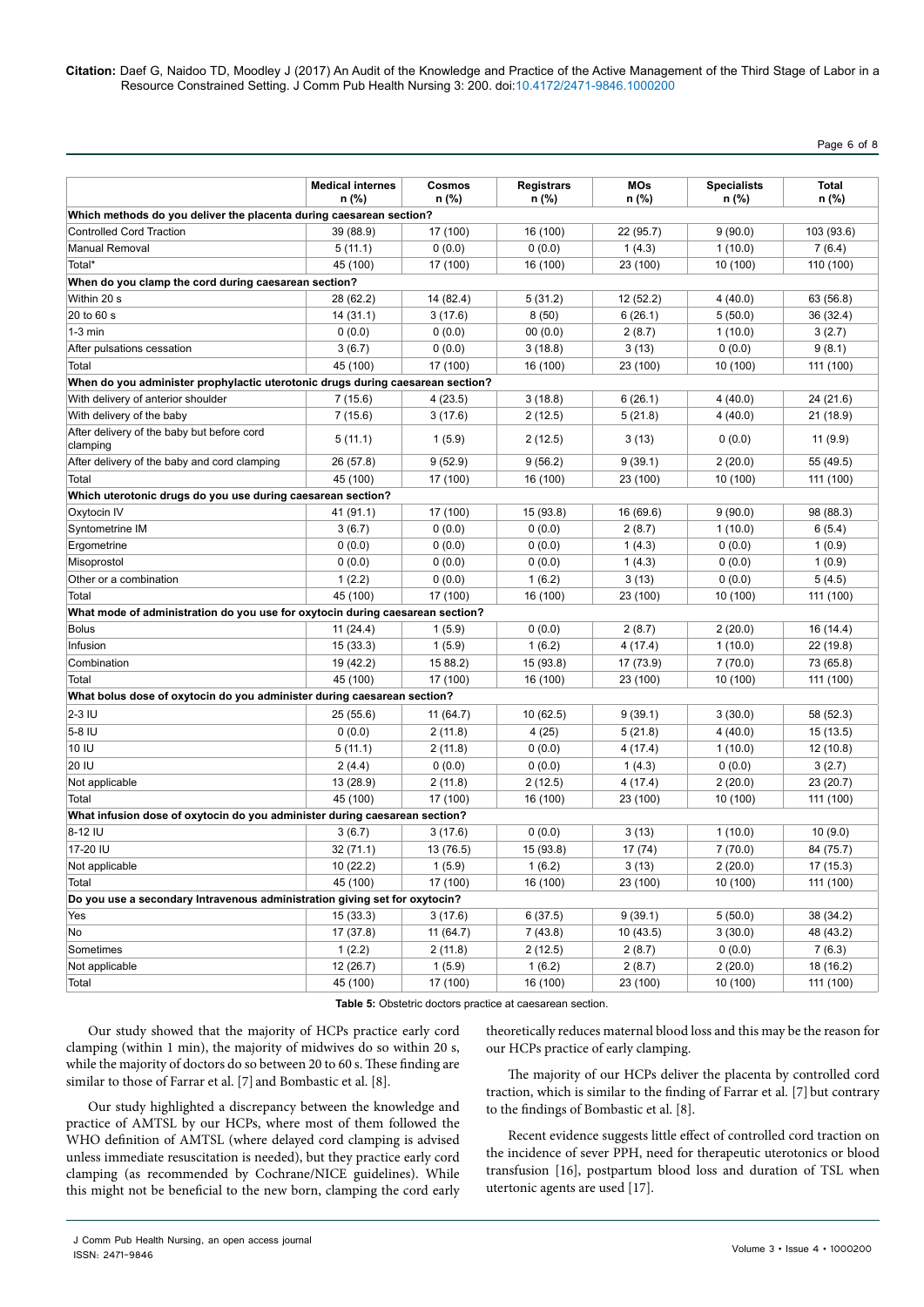**Citation:** Daef G, Naidoo TD, Moodley J (2017) An Audit of the Knowledge and Practice of the Active Management of the Third Stage of Labor in a Resource Constrained Setting. J Comm Pub Health Nursing 3: 200. doi:10.4172/2471-9846.1000200

|                                                                                | N  | %    |  |  |  |  |  |
|--------------------------------------------------------------------------------|----|------|--|--|--|--|--|
| What bolus dose of oxytocin do you administer during caesarean sections?       |    |      |  |  |  |  |  |
| Bolus of 2-2.5 IU                                                              | 22 | 95.7 |  |  |  |  |  |
| Bolus of 5 IU                                                                  | 1  | 4.3  |  |  |  |  |  |
| Total                                                                          | 23 | 100  |  |  |  |  |  |
| What infusion dose of oxytocin do you administer during caesarean<br>sections? |    |      |  |  |  |  |  |
| Infusion of 8 IU                                                               | 1  | 4.3  |  |  |  |  |  |
| Infusion of 17-20 IU                                                           | 19 | 82.6 |  |  |  |  |  |
| Infusion of 40 IU                                                              | 1  | 4.3  |  |  |  |  |  |
| Not indicated                                                                  | 2  | 87   |  |  |  |  |  |
| Total                                                                          | 23 | 100  |  |  |  |  |  |
| When do you administer oxytocin during caesarean section?                      |    |      |  |  |  |  |  |
| With delivery of anterior shoulder                                             | 1  | 4.3  |  |  |  |  |  |
| After delivery of the baby but before cord clamping                            | 8  | 34.8 |  |  |  |  |  |
| After delivery of the baby and cord clamping                                   | 14 | 60.9 |  |  |  |  |  |
| Total                                                                          | 23 | 100  |  |  |  |  |  |

**Table 6:** Administration of prophylactic oxytocin by anaesthetic doctors during caesarean section.

## **At caesarean delivery (CD)**

Our study found that 56.8% of doctors clamp the cord within 20 s of delivery and 98.6% deliver the placenta by controlled cord traction. Most doctors assess the placental bed and the uterine cavity for bleeding after placental delivery. All doctors ensure haemodynamic stability in the operating theatre and recovery room; they check for vaginal bleeding and uterine contractility intra- or post operatively. All of the above mentioned steps are critical to prevent PPH at or post CD.

While the uterotonic agents at the time of CD are predominantly administered by the anaesthetist, we found that the surgeon's knowledge regarding the type, route and dosage of drug administration are actually similar to what the anaesthetists practise. These findings were similar to Farrar et al. [7] in 2010 who showed that the obstetricians and anaesthetists use of oxytocin at CD was similar.

Oxytocin is the most commonly used prophylactic uterotonic agent at CD by the majority of doctors and is mainly used as combination dose (65.8% obstetric doctors and 87% of anaesthetic doctors). The bolus dose used was mainly 2 to 3 international units (IU) by surgeons and 2 to 2.5 IU by the anaesthetists, while the combination dose was mainly 17 to 20 IU by both. It is usual practice to administer the prophylactic uterotonic drug after delivery of the baby and cord clamping.

Our study found that the bolus oxytocin dose used during CD by the majority of the doctors is half the minimum dose recommended by NICE [18] and practised across most of Europe and Australia [19] and by most obstetricians and anaesthists in UK [20]; where 5-10 IU oxytocin as a slow IV bolus is used. This use of smaller oxytocin bolus dose by our HCPs might be because of the fear of the haemodynamic side effects of oxytocin, such as hypotension, tachycardia, flushing and chest pain. The practice of using a smaller oxytocin bolus dose might be a possible reason for increased bleeding during CD as a result of poor uterine tone, but there is no documented evidence of this. It must however be noted, that the systematic review of oxytocin dosing at caesarean delivery supports slow boluses of 0.3 to 1 IU at elective CD and 3 IU at emergency CD; and both followed by a 5 to 10 IU/h oxytocin infusion, to reduce the risk of PPH while minimizing the adverse effects of oxytocin [21]. Our study also showed that most of HCPs do not use separate intravenous lines for oxytocin infusion at the time of CD.

A possible area that might be deficient and may explain the reason for high incidence of PPH at CD is the dose and timing of oxytocin prophylaxis, (low prophylactic oxytocic drug, late administration of oxytocin, no separate line for oxytocin infusion) and the fact that intravenous infusions are often stopped during transfer of patients out from the operating theatre.

# **Conclusion**

Although there is a deficiency in the knowledge of the HCPs in study sites with regard to AMTSL, the intervention is implemented, with most of the recommended steps used by the majority of HCPs. The most important component of the intervention (administration of uterotonics) is used by a large proportion of HCPs. The only deficient area in knowledge might be the dose or timing (late) of uterotonic administration both after vaginal delivery and in the operating theatre during CD.

#### **References**

- 1. [Prendiville WJP, Elbourne D, McDonald SJ \(2000\) Active versus expectant](https://doi.org/10.1002/14651858.CD000007)  [management in the third stage of labour. Cochrane Database Syst Rev](https://doi.org/10.1002/14651858.CD000007)  [3:CD000007.](https://doi.org/10.1002/14651858.CD000007)
- 2. Anderson J, Etches D, Smith D (2001) Postpartum haemorrhage. In: Damos JR, Eisinger SH (eds.) Advanced life support in obstetrics (ALSO) provider course manual. Leawood, Kansas: Am Acad Fam Phys, pp: 1-15.
- 3. Rajaram P, Agarwal A,Swain S (1995) Determinants of maternal mortality: A hospital based study from South India. Indian J Matern Child Health 6: 7-10.
- Saving Mothers Report 2008-2010, the 5th triennial report of the national [committee on confidential enquiries into maternal deaths in South Africa \(2012\)](http://sanac.org.za/wp-content/uploads/2015/12/Report_on_Confidential_Enquiries_into_Maternal_Deaths_in_South_Africa.pdf)  [NDOH.](http://sanac.org.za/wp-content/uploads/2015/12/Report_on_Confidential_Enquiries_into_Maternal_Deaths_in_South_Africa.pdf)
- 5. [Management of the third stage of labour to prevent post-partum haemorrhage](https://sogc.org/wp-content/uploads/2013/02/136E-JPS-November2003.pdf)  [\(joint statement\) \(2003\) The Hague and London: International confederation of](https://sogc.org/wp-content/uploads/2013/02/136E-JPS-November2003.pdf)  [midwives and international federation of gynaecology and obstetrics.](https://sogc.org/wp-content/uploads/2013/02/136E-JPS-November2003.pdf)
- Managing complications of pregnancy and childbirth: A guide for midwives and doctors (2003) Geneva: World Health Organization, United Nations Population Fund, United Nations Children's Fund and The World Bank.
- 7. [Farrar D, Tuffnell D, Airey R, Duley L \(2010\) Care during the third stage of](https://doi.org/10.1186/1471-2393-10-23)  [labour: A postal survey of UK midwives and obstetricians. BMC Preg Childbirth](https://doi.org/10.1186/1471-2393-10-23)  [10: 23.](https://doi.org/10.1186/1471-2393-10-23)
- 8. [Bimbashi A, Ndoni E, Dokle A, Duley L \(2010\) Care during the third stage of](https://doi.org/10.1186/1471-2393-10-4)  [labour: Obstetricians views and practice in an Albanian maternity hospital. BMC](https://doi.org/10.1186/1471-2393-10-4)  [Pregn Childbirth 10: 4.](https://doi.org/10.1186/1471-2393-10-4)
- 9. [Oladapo OT, Fawole AO, Loto OM, Adegbola O, Akinola OI, et al. \(2009\) Active](https://doi.org/10.1007/s00404-009-1036-x)  [management of third stage of labour: A survey of providers' knowledge in](https://doi.org/10.1007/s00404-009-1036-x)  [southwest Nigeria. Arch Gynecol Obstet 280: 945-952](https://doi.org/10.1007/s00404-009-1036-x).
- 10. National collaborating centre for women's and children's health: Intrapartum care: Care of healthy women and their babies during childbirth (2007) London: RCOG Press, pp: 32-33.
- 11. [McDonald SJ, Middleton P, Dowswell T, Morris PS \(2013\) Effect of timing of](https://doi.org/10.1002/14651858.CD004074.pub3)  [umbilical cord clamping of term infants on maternal and neonatal outcomes.](https://doi.org/10.1002/14651858.CD004074.pub3)  [Cochrane Database of Systematic Rev.](https://doi.org/10.1002/14651858.CD004074.pub3)
- 12. [Cotter A, Ness A, Tolosa J \(2013\) Prophylactic oxytocin for the third stage of](https://doi.org/10.1002/14651858.CD001808.pub2)  [labour. Cochrane Database of Syst Rev 10: CD001808.](https://doi.org/10.1002/14651858.CD001808.pub2)
- 13. [Emire OO, Berna D, Sezin EA, Sibel A, Salim E, et al. \(2014\) Prospective](http://dx.doi.org/10.1016/j.ijgo.2014.05.022)  [randomized trial of oxytocin administration for active management of the third](http://dx.doi.org/10.1016/j.ijgo.2014.05.022)  [stage of labor. Int J Gynaecol Obstet 127: 175-179.](http://dx.doi.org/10.1016/j.ijgo.2014.05.022)
- 14. [Guidelines for maternity care in South Africa: A manual for clinics, community](https://books.google.co.in/books/about/Guidelines_for_Maternity_Care_in_South_A.html?id=DUVGuAAACAAJ&redir_esc=y)  [health centers and district hospitals \(2007\) Community health services.](https://books.google.co.in/books/about/Guidelines_for_Maternity_Care_in_South_A.html?id=DUVGuAAACAAJ&redir_esc=y)
- 15. [Matsitse TB, Helberg E, Meyer JC, Godman B, et al. \(2017\) Compliance with](http://dx.doi.org/10.1080/14787210.2017.1382354)  [the primary health care treatment guidelines and the essential medicines list](http://dx.doi.org/10.1080/14787210.2017.1382354)  [in the management of sexually transmitted infections in correctional centres in](http://dx.doi.org/10.1080/14787210.2017.1382354)  [South Africa: Findings and implications. Expert Rev Anti Infect Ther 15: 963-](http://dx.doi.org/10.1080/14787210.2017.1382354) [972.](http://dx.doi.org/10.1080/14787210.2017.1382354)
- 16. [Moore JE, Uka S, Vogel JP, Timmings C, Rashid S, et al. \(2016\) Navigating](https://dx.doi.org/10.1186%2Fs12889-016-3641-5)  [barriers: Two year follow up on recommendations to improve the use of](https://dx.doi.org/10.1186%2Fs12889-016-3641-5)  [maternal health guidelines in Kosovo. BMC Public Health 16: 987.](https://dx.doi.org/10.1186%2Fs12889-016-3641-5)